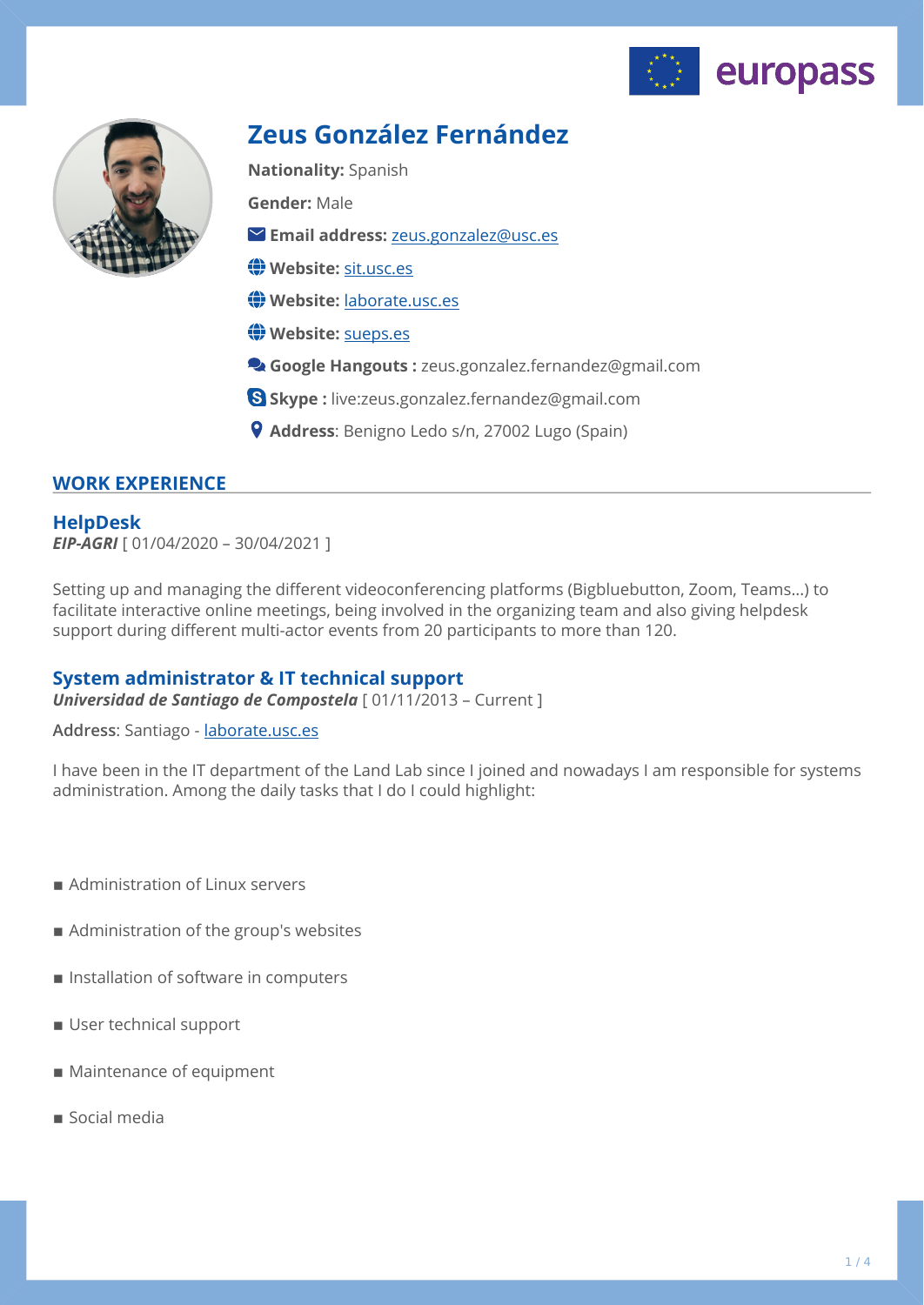# **Manager e-learning platform**

*University of Santiago de Compostela* [ 01/11/2013 – Current ]

**Address**: Lugo (Spain)

Responsible person for the management and technical assistance of the e-learning platforms of the Master in Sustainable Land Planning and the Territorial Information System (USC). Tasks include instalation, configuration, administration and support to different user profiles. Technologies used are Moodle and Bigbluebutton.

# **Customer service technical support**

*Abante BPO.* [ 25/09/2017 ]

#### **Address**: Lugo

Providing IT support to 1&1 delivered via different technologies depending on the situation. For instance, direct questions and basic software or service problems can be addressed using phone calls, online chat or email.

■Two and a half months on the technical support department. **Almost six months on the server department** 

#### **Student intern**

*Universidad de Santiago de Compostela* [ 01/04/2013 – 20/06/2013 ]

**Address**: Lugo (Spain)

Completion of internships in a company associated with the spanish "Ciclo formativo de gradomedio (CFGM)" - Vocational Education and Training (VET).

### **EDUCATION AND TRAINING**

#### **Certificate of Higher Education (HNC), Technician in Computer Systems Administration**  *IES Muralla Romana* [ 15/09/2014 – 21/06/2016 ]

**Address:** Lugo

**National classification:** Nivel 5 EQF-MEC

■ Manage server operating systems, installing and configuring the software, in quality conditions to ensure the system's operation.

■ Manage network services installing and configuring the software, under quality conditions.

**Implement and manage databases by installing and managing management software under quality** conditions, according to the characteristics of the operation.

■ Evaluate the performance of hardware devices identifying improvement possibilities according to the operating needs.

■ Determine the infrastructure of telematic networks, drawing up schemes and selecting equipment and elements.

**Integrate communications equipment into infrastructures of telematic networks, determining the** configuration to ensure their connectivity.

■ Manage users according to the operating specifications to ensure access and availability of system resources.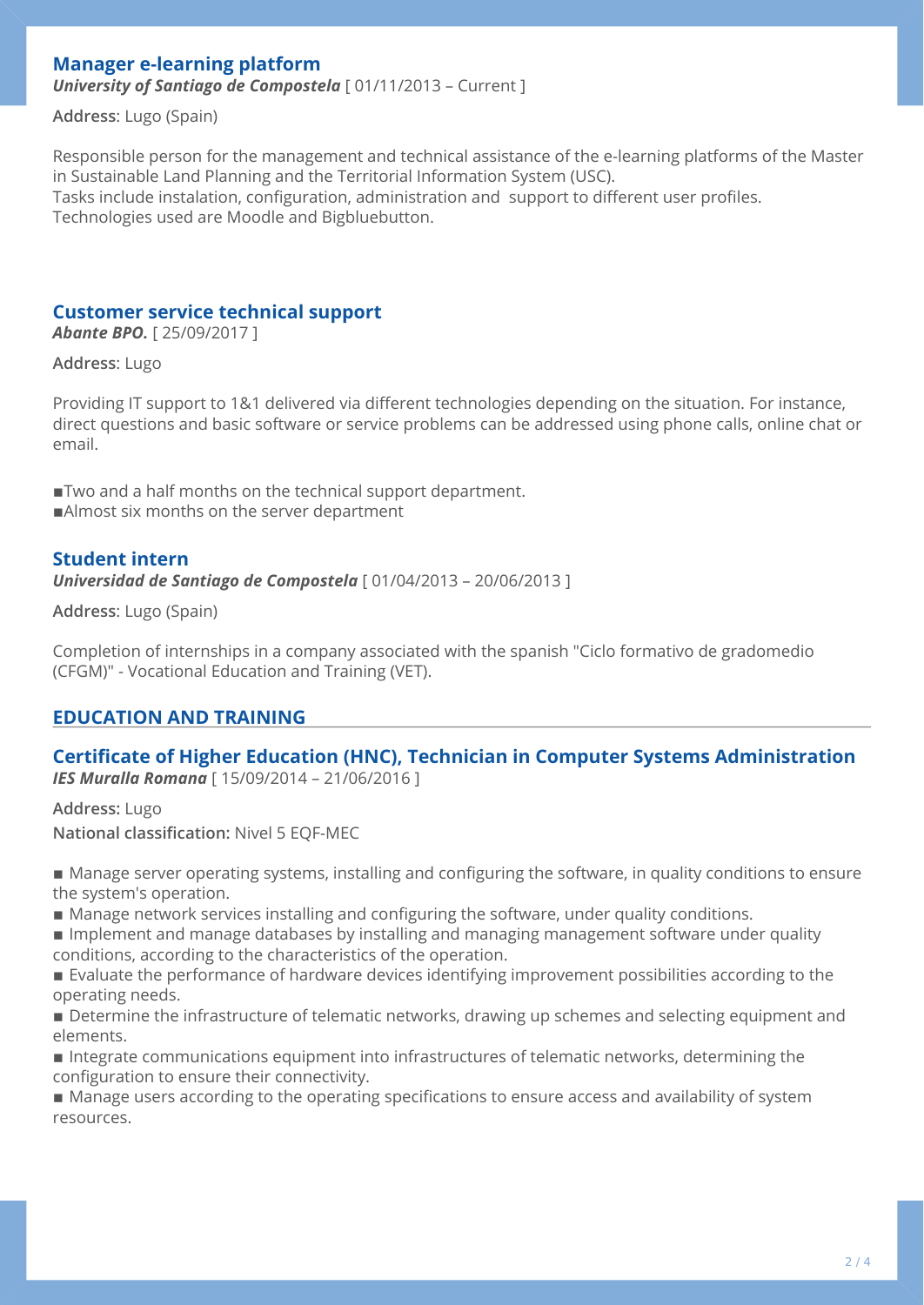# **Vocational Education and Training (VET), Technician in Microcomputer systems and networks**

*IES Muralla Romana* [ 15/09/2011 – 21/06/2013 ]

**Address:** Lugo **National classification:** Nivel 1 EQF-MEC

■ Install and configure basic and application software, wired, wireless or mixed local networks connected to public networks.

**Example 1** Install, configure and maintain multi-user services, applications and shared devices in a local network environment.

- Mount and configure computers and peripherals.
- **Determine the logistics associated with the installation, configuration and maintenance operations of** microcomputer systems.
- Diagnose dysfunctions in micro-computer systems and networks through functional tests.
- Rethink the wiring and electronics of local networks in small environments and their connection to wide area networks.
- **Execute established data and application recovery procedures for faults and data loss in the system.**

**Prepare technical and administrative documentation of the system, prepare budgets and advise the** client.

# **Aptis Advanced C1**

### *British Council Bilbao*

# **LANGUAGE SKILLS**

Mother tongue(s):

**Spanish , Galician**

Other language(s):

### **English**

**LISTENING** C1 **READING** C1 **WRITING** B2 **SPOKEN PRODUCTION** C1 **SPOKEN INTERACTION** C1

### **Portuguese**

**LISTENING** B1 **READING** A2 **WRITING** A2 **SPOKEN PRODUCTION** A2 **SPOKEN INTERACTION** A2

# **ORGANISATIONAL SKILLS**

### **Organisational skills**

-I have been collaborating in the organisation of different courses and congresses carried out by the Land Lab and the Territorial Information System of the USC. I've been responsible for managing the IT infrastructure as well as provinding technical support during the events.

- I am in charge of supervising the internships of professional training students at the Territorial Information System of the USC. (Assignment of tasks, follow-up, resolution of doubts, etc ...)

# **COMMUNICATION AND INTERPERSONAL SKILLS**

### **Communication and interpersonal skills**

Good communication skills acquired after the experience with:

- Support to users in the virtual classroom of the Territorial Information System and in the Master in Sustainable Land Planning.

- Customer service support in 1&1, server administration related.
- Managing social media accounts (facebook, twitter) of different R&D projects (H2020, INTERREG, etc.)